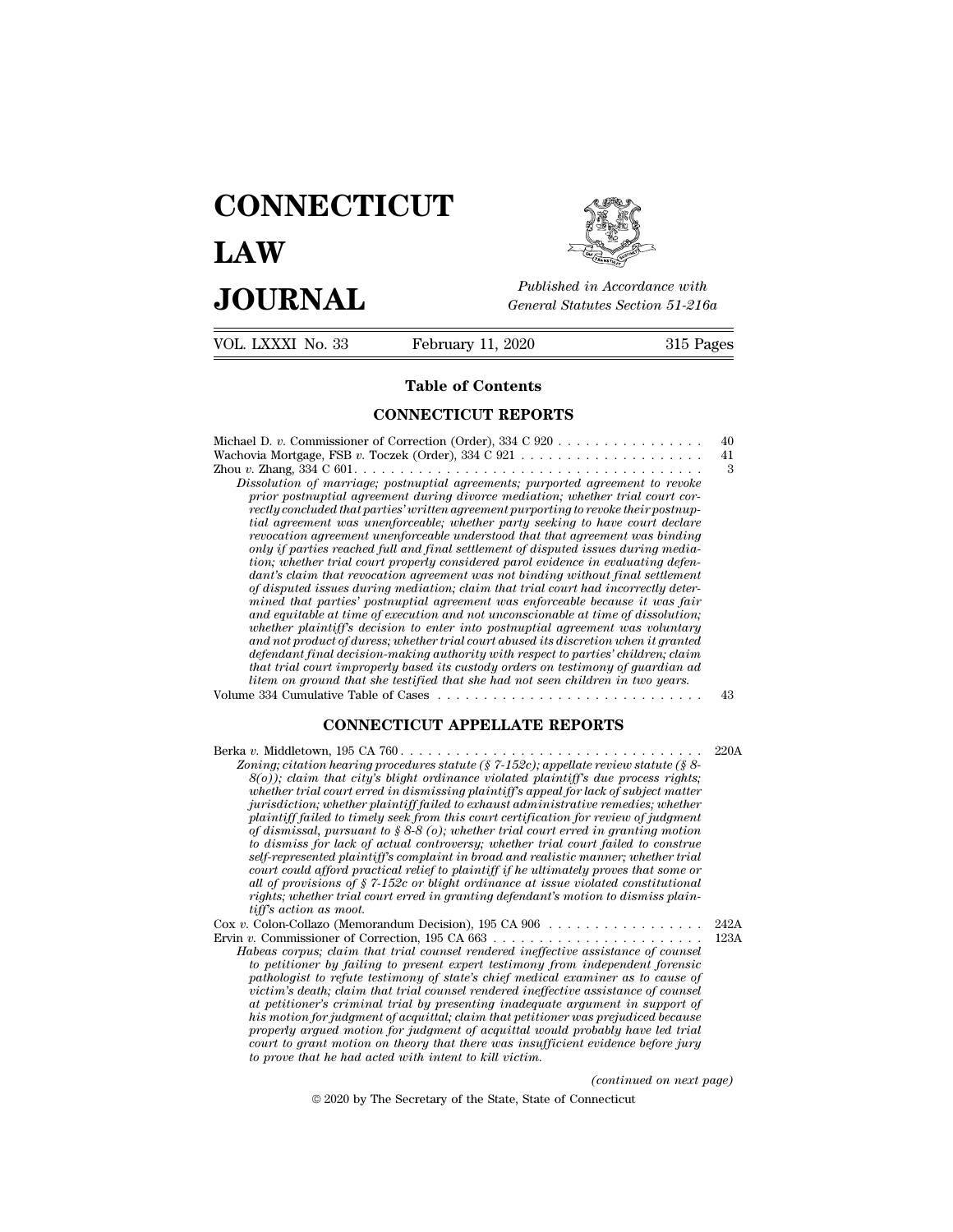| Page ii           | CONNECTICUT LAW JOURNAL                                                                                                                                                                                                                                                                                                                                                                                                                                                                                                                                                                                                                                                            | February 11, 2020        |              |
|-------------------|------------------------------------------------------------------------------------------------------------------------------------------------------------------------------------------------------------------------------------------------------------------------------------------------------------------------------------------------------------------------------------------------------------------------------------------------------------------------------------------------------------------------------------------------------------------------------------------------------------------------------------------------------------------------------------|--------------------------|--------------|
| appeal.           | Termination of parental rights; subject matter jurisdiction; motion to intervene;<br>standing; claim that trial court improperly denied paternal grandmother's motion<br>to intervene; whether this court lacked subject matter jurisdiction; whether paternal<br>grandmother had colorable claim to intervention as matter of right in satisfaction<br>of applicable statute (§ 52-263); whether paternal grandmother had standing to                                                                                                                                                                                                                                             |                          | 242A<br>42A  |
|                   | Termination of parental rights; whether trial court improperly concluded that respon-<br>dent parents failed to achieve sufficient degree of personal rehabilitation required<br>by applicable statute (§ 17a-112); claim that trial court erred in terminating<br>parents' parental rights solely on basis of parents' drug use and addiction; claim<br>that trial court failed to determine needs of minor child before deciding whether<br>parents had failed to rehabilitate; whether trial court properly found that termina-<br>tion of parents' parental rights was in best interest of minor child.                                                                        |                          | 18A          |
| form of judgment. | In re Siddiqui, $195 \text{ CA } 594 \text{ .} \ldots \ldots \ldots \ldots \ldots \ldots \ldots \ldots \ldots \ldots \ldots \ldots \ldots$<br>Motion for cancellation of arrest warrant; subject matter jurisdiction; motions to<br>rearque; whether this court had jurisdiction over petitioner's appeal; whether trial<br>court's denial of motion for cancellation of arrest warrant terminated separate<br>and distinct proceeding and, therefore, satisfied first prong of test set forth in<br>State v. Curcio (191 Conn. 27); whether trial court properly determined that it<br>lacked jurisdiction to consider motion for cancellation of arrest warrant; improper        |                          | 54A          |
|                   | Termination of parental rights; claim that trial court erroneously found that child's<br>attorney argued in favor of termination of mother's parental rights and that such<br>error was not harmless; claim that trial court erred by not ordering permanent<br>transfer of guardianship of child to foster mother.                                                                                                                                                                                                                                                                                                                                                                |                          | 64A          |
| counts.           | Underinsured motorist coverage; claim that trial court's denial of motion for order<br>of compliance with postjudgment interrogatories constituted final judgment for<br>purposes of appeal; whether judgment on one part of three part complaint consti-<br>tuted final judgment; whether postjudgment discovery motion relating to one count<br>of complaint was separate and distinct proceeding from pending remaining                                                                                                                                                                                                                                                         |                          | 142A         |
|                   | Matrix Financial Services Corp. v. Onofrio (Memorandum Decision), $195$ CA $906$<br>Semac Electric Co. v. Skanska USA Building, Inc., 195 CA 695.<br>Breach of contract; fraud; claim that trial court improperly rejected plaintiff subcon-<br>tractor's claim that there had been cardinal change in contract terms; claim that<br>trial court improperly concluded that plaintiff breached contract by abandoning<br>project; whether trial court properly concluded that defendant general contractor<br>materially breached contract with subcontractor by failing to provide subcontrac-<br>tor with forty-eight hour cure period before terminating contract; whether trial |                          | 242A<br>155A |
|                   |                                                                                                                                                                                                                                                                                                                                                                                                                                                                                                                                                                                                                                                                                    | (continued on next page) |              |
|                   | CONNECTICUT LAW JOURNAL<br>(ISSN 87500973)                                                                                                                                                                                                                                                                                                                                                                                                                                                                                                                                                                                                                                         |                          |              |
|                   | Published by the State of Connecticut in accordance with the provisions of General Statutes § 51-216a.                                                                                                                                                                                                                                                                                                                                                                                                                                                                                                                                                                             |                          |              |

## $\begin{array}{lllll} \text{CONNECTICUT LAW JOURNAL} & \text{[ISSN 87500973)} \end{array}$

Published by the State of Connecticut in accordance with the provisions of General Statutes § 51-216a.

CONNECTICUT LAW JOURNAL<br>
(ISSN 87500973)<br>
inecticut in accordance with the provisions of Gener<br>
Commission on Official Legal Publications<br>
Office of Production and Distribution<br>
office of Production and Distribution **NNECTICUT LAW JOURNAL**<br>
(ISSN 87500973)<br>
cticut in accordance with the provisions of Gener<br>
mmission on Official Legal Publications<br>
Office of Production and Distribution<br>
centra Avenue, Enfield, Connecticut 06082-4453<br>
b CONNECTICUT LAW JOURNAL<br>
(ISSN 87500973)<br>
of Connecticut in accordance with the provisions of General Statu<br>
Commission on Official Legal Publications<br>
Office of Production and Distribution<br>
111 Phoenix Avenue, Enfield, Co (ISSN 87500973)<br>ecticut in accordance with the provisions of Gener<br>ommission on Official Legal Publications<br>Office of Production and Distribution<br>oenix Avenue, Enfield, Connecticut 06082-4453<br>Tel. (860) 741-3027, FAX (860 reordance with the provision<br>on Official Legal Publication<br>roduction and Distribution<br>e, Enfield, Connecticut 06<br>11-3027, FAX (860) 745-21'<br>www.jud.ct.gov<br>zENWAY, *Publications Dire* Rommission on Official Legal Publications<br>
Office of Production and Distribution<br>
Phoenix Avenue, Enfield, Connecticut 06082-4453<br>
Tel. (860) 741-3027, FAX (860) 745-2178<br>
www.jud.ct.gov<br>
RICHARD J. HEMENWAY, *Publications* Office of Production and Distribution<br>
111 Phoenix Avenue, Enfield, Connecticut 06082-4453<br>
Tel. (860) 741-3027, FAX (860) 745-2178<br>
www.jud.ct.gov<br>
RICHARD J. HEMENWAY, *Publications Director*<br> *Published Weekly – Availab* Phoenix Avenue, Enfield, Connecticut 06082-4453<br>
Tel. (860) 741-3027, FAX (860) 745-2178<br>
www.jud.ct.gov<br>
RICHARD J. HEMENWAY, *Publications Director*<br>
Weekly – Available at <u>https://www.jud.ct.gov/lawjourna</u><br>
Syllabuses a

Tel. (860) 757-2250

Published Weekly – Available at https://www.jud.ct.gov/lawjournal<br>Syllabuses and Indices of court opinions by<br>ERIC M. LEVINE, Reporter of Judicial Decisions<br>The deadline for material to be published in the Connecticut Law  $\begin{tabular}{l} \bf Syllabuses\ and\ Indices\ of\ court\ opinions\ by\\ \bf Enc\ M.\ LevINE,\ \textit{Reporter of\ Judicial\ Decisions}\\ \bf Tel.\ (860)\ 757-2250\\ \end{tabular}$  <br> The deadline for material to be published in the Connecticut Law Journal is Wednesday at noon for publication on the Tuesday six days later The deadline for material<br>publication on the Tuesday.<br>will be noon on Tuesday.